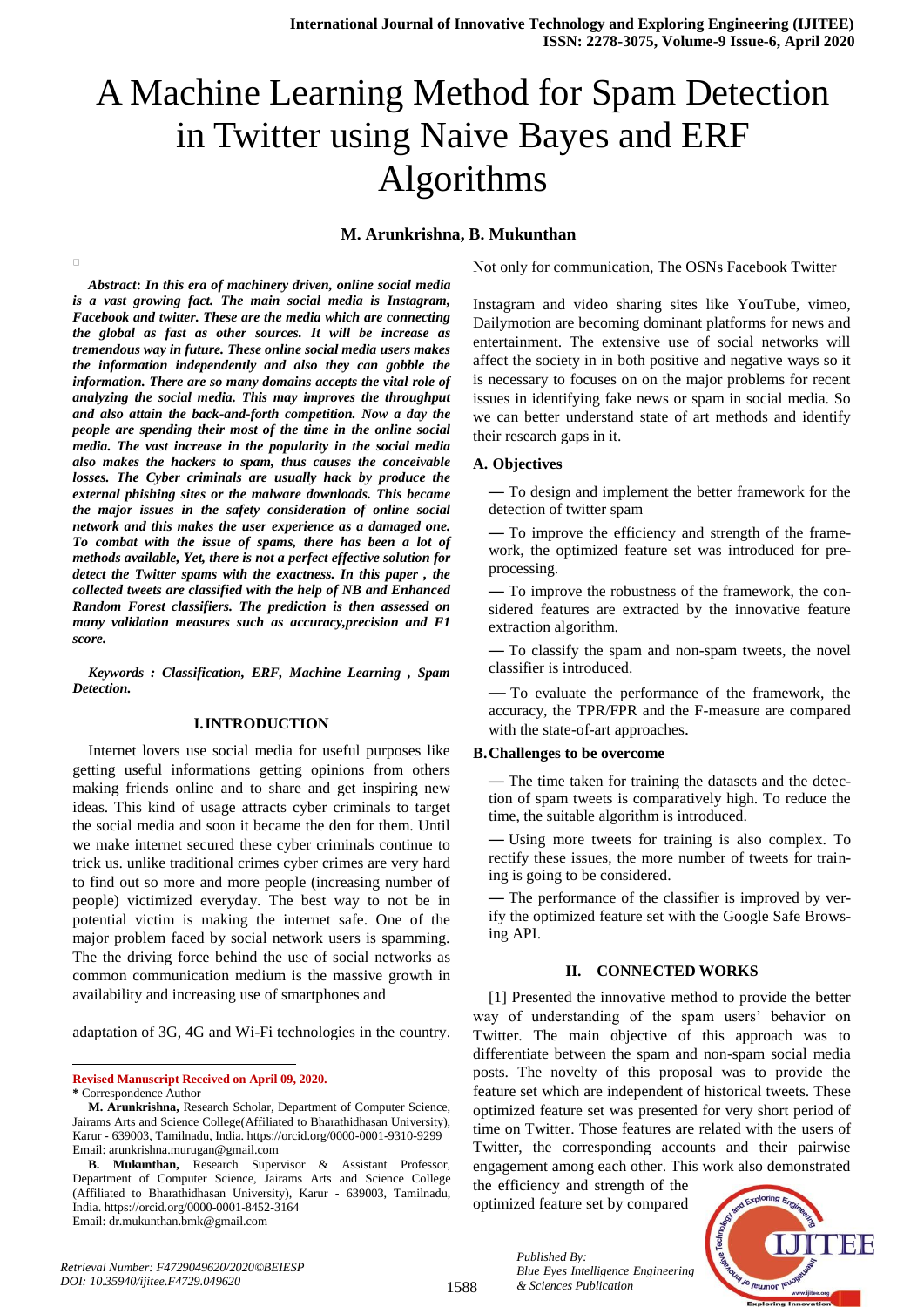with the general feature set for spam discovery.

[2] Improved the performance of the classifiers by provided the additional set of features to discover the twitter spammers. The Random forest (RF), Multilayer perceptron (MLP), K nearest neighbor (KNN) and Support vector machine (SVM) performances was analyzed across the very famous machine learning tools such as WEKA and RapidMiner also estimated. The experiment results on WEKA was overwhelmed than the RapidMiner for considered four algorithms. In both the cases, the RF classifier was outperformed than the other classifiers. These results are obviously helpful for the researchers in the discovery of the spam on social network.

[3] developed an approach for detection of twitter spam. By recognize the twitter spam, the approached system was provided the accurate details about the corresponding spam profiles. This system was considered the certain exclusive feature sets and also it have been verified with the Google Safe Browsing API for attain the additional security. This will improve the tweet classification performances and also detected the spams in twitter.

[4] proposed a method which was utilized the SVM method. To attain the better precision in the spam URLs detection and also attain the image spamming, the Image Spam Filtering and spam map was used. By using verbal features, host based feature and site popularity features, a URL based phishing detection system have been proposed. The used algorithms are Decision Tree, Logistic Regression, K Nearest Neighbors Classifier, Support vector machine (SVM) classifier, ANN, Random forest, bagging classifier, Gradient Boosting Classifier.

[5] presented the machine learning algorithm based on the concept of Latent Dirichlet Allocation (LDA). From this, the spam and non-spam tweets in the twitter are classified. According to the entered tweet word, by manually they have verified the 6320 number of non-spam words and 15000 number of spam words. These abilities are considered as an advantage to the taken machine learning algorithms in order to check whether the tweets are genuine or fake. Also, in this paper the various methods are employed for the detection of twitter spam that have been deliberated by evaluating the accuracy and the rate of detection.

[6] recognized the social spam in social networks by proposed a scalable spam detection system termed as an Oases. This have been achieved by using an online and scalable methods. By the two key compounds, the innovation of the proposed method was introduced. The first one was the deployment of decentralized DHT-based tree overlay for the purpose of collecting and discovering the dishonest spam from the social communities. The second innovative was, combining the spam posts properties for generating the innovative spam classifiers to vigorously separate the new spam. The Oases model was designed and implemented. The experiments have been carried out with the large-scale of real-world Twitter data. The outcomes were demonstrated the attractive load balancing, superior effectiveness, scalability in the detection of online spams for the social networks.

[7] proposed a semi-supervised framework which was named as the Spam2Vec. This model have been developed to identify spammers in Twitter. By leveraging biased random walks, this algorithmic framework have been

acquired the spam illustrations of the node in the network. This spammer detection technique was significantly better on precision over the other baseline approaches.

[8] propose a model to overcome drifted Twitter spams. which means the spam which changes its properties over time. To to combat with this scenario the proposed model uses KL divergence and use MDD (Multi-scale Drift Detection) test to identify possible drifts. retraining the base class with detected results improve performance. This technique also provide better results with accuracy, fmeasure and recall.

[9] Uses den-stream approach with proposed INB (Incremental Naive Bayes) classifier called as INB Den-Stream. It is a kind of stream clustering which filter the spam by categorising tweets as spam and non spam clusters. In Stream clustering methods which cluster may have number of micro clusters. The distribution of micro clusters may symmetry or asymmetric in its nature. This proposed method also replaces euclidean distance by set of classifiers. Here it is the proposed INB Den-Stream. The effectiveness of the proposed model is compared against with denstream, StreamKM++ and Clustream classifiers.

[10] proposed semi supervised learning techniques for spam detection. This semi-supervised approach for classifiers to stop the entire framework uses PDS( probabilistic data structures). Such as QF (quotient filter) and LSH (locality sensitive hashing) QF is also used for query the URL database and spam words database. The local sensitive hashing is used to to perform similarity check. The framework minimises the computation process. the resultant values from the parameters like precision, Fscore, and recall proofs the model as a successful one.

[16] uses hybrid approach to detect spell in Twitter.This multi tier approach uses some key information from feature set and then analyse it. Additionally the model uses Google safebrowsing API for enhanced security purposes. This system uses twitter4j API and combination of NB naive Bayes and support vector machines SVM and also uses unique feature assets to provide desired solution.

## **III. METHODOLOGY**

## **A. EDA (Exploratory Data Analysis)**

EDA is a well-proven approach to perform primary enquiry on data . It employees variety of techniques and procedures to carry out data analysis with EDA we can build patterns eradicate anomalies and do away with hypothesis. So we can predict insights from the data. The assumptions are made with the help of statistics and results are in the form of graphical techniques. EDA Consisting of the methods such as plotting raw data, plotting statistics, positioning of plots to maximize pattern recognition abilities. It is important process to understand and to relate it with business perspective. Word cloud - open source tool Steps in this section

*a) get tweet /spam data from available data sets:* Data sets are records that holds collection of instances. It is organized in to some type of data structure and they are related to a particular type of information.

Twitter spam detection datasets contains two kinds of data: ham and spam. Sometimes ham

*& Sciences Publication* 

*Blue Eyes Intelligence Engineering* 

*Published By:*

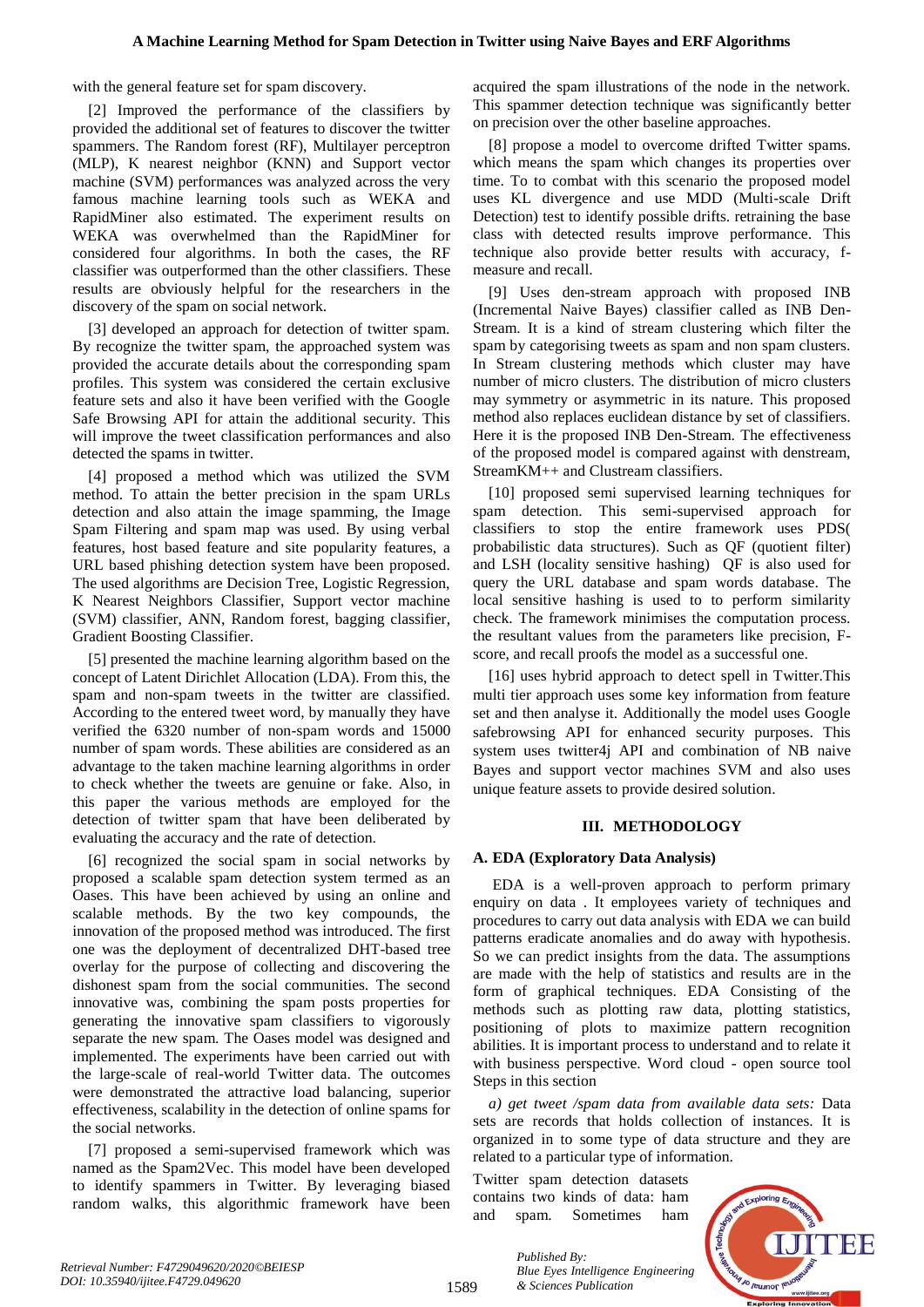messages are very hard to predict its authenticity. That type of messages are known as hard ham i.e. ham but hard to know it is. so it is falsely identified as spam. UC Irvine machine learning repository,Kaggle data set, AWS data set and many others providing varieties of datasets for free .

*b) Explore and analyze data:* It is the most important and initial step for data analyst to understand what is in a dataset. It will bring out the main characteristics of data. So it is essential to look for meaningful patterns and characteristics from the large scattered dataset.

*c) Visualisation:* It gives the ability to translate everything in to visually understandable formats such charts,plots,diagram etc, so that every one can easily understand it. In twitter data analysis ,visualization helps us estimate the words that have highest accuracy so it will help us to identify better model for development and deployment. One of the popular visualisation model is Ngram model.

*N-gram model visualisation*: It identifies how many number of words are considered as single unit then it split the data set into two sets a)training set and b)testing set. word cloud is one of the popular tool that simplify visualisation process.

## **B. Data Preprocessing**

Data preprocessing in machine learning involves the action of transforming raw data into an understandable one. Noise in the data will mix it unreliable for training so we have to to eradicate noise in our data by performing preprocessing. It includes cleaning normalisation selection feature extraction and word embedding. Preprocessing helps to achieve better outcomes in ml models Text cleaning is used to remove noise from the data set such as punctuation, whitespace, numbers, hyperlinks etc. Standard procedures include converting all to lowercase, removing numbers removing punctuation and white spaces. Word streaming and word lemmatization also to be performed. Word normalization is the process of preparing text document for NLP tasks. Stemming and lemmatization are two popular normalization techniques which helps us to identify the root forms of the word.

*a) Word stemming :* stemming algorithms working by removing end or beginning of the words using a list of common prefix and suffix that language uses. stemming can be successful most of the time but not always because this approach has some limitations

| Taple- I: Word Stemming |         |          |  |  |
|-------------------------|---------|----------|--|--|
| Word                    | Suffix  | Stem     |  |  |
| running                 | $-$ ing | run      |  |  |
| runs                    | -S      | run      |  |  |
| consolidated            | -ated   | consolid |  |  |

**Table- I: Word Stemming**

*b)Word lemmatization:* lemmatization reduce inflectional form and find the root form with the help of vocabulary and morphological analysis of word. It is done by utilising a dictionary of particular language and convert the words back to its base form. implementation of these to algorithms might be quickly because it needs lots of thinking and preplanning but NLTK library provides implementation of these to algorithms with Ease.

|  | Table- II: Word lemmatization |  |
|--|-------------------------------|--|
|  |                               |  |

| Word    | Morphological Info. Lemma |       |
|---------|---------------------------|-------|
| studies | Present tense             | study |
| ran     | Past tense                | run   |

## **C. Feature Extraction - Preparing Text Data for Machine Learning**

Text data needs special preparation. It must be passed to remove words. This technique is called tokenization. scikitlearn perform tokenization and feature extraction clear we cannot directly cook with text in machine learning so it is necessary to convert text to numbers. Well known method bag of words ECM model that concentrate on occurrences of word in a document.

Most algorithms accept input to be in integers or float so feature extraction layer converts word to 'int'.There are popular ways to do that such as countvectorizer, Tfdifvectoriser, word embedding.

*a) Countvectorizer*: it changes text to word count vectors which uses dictionary of all words to relative ID and ID will relate to the word count. if suppose for the values  $\{1: a\}$ , 2:'b', 3:'c'}, and the word is 'abbc' then, output will be [1,2,1]. But the drawback of the countvectorizer is, it counts the common occurring words such as 'the','a','an' etc.

*b) Tfidfvectorizer:* Term Frequency Inverse Document (Tfidfvectorizer) used to overcome the drawback of countvectorizer, this algorithm can be used it simply, the words such as,'the','a','an'.

*c) Word embedding:* It converts words into vectors that is into vector is the format and it shows the position of the word in high dimensional space

> $King - man + women = queen$ Delhi - India + France =Paris Running - writing + rate  $=$ ran

The well known technique to do this is word2vec.

## **D. Algorithm implementation**

There are varsity of algorithms available so we should do a literature review by reading multiple canonical and fixed descriptions of the algorithm. Choosing the well-suited model can make the implementation half done. Carefully choose the implementation language because it directly influence on APIs and libraries in the implementation.

Training: training gives the model ability to predict by its own. Deep learning algorithms for trained using training data set. It will create a model and predict new insights based on the trained model. Machine learning models are categorised into three types which type has its own techniques for training. Algorithm perceive patterns in the training data. So that the system can use that target attributes to map the input data with training data and get prediction on new data. The quality of the training data must be maintained truly for successful prediction.

# **IV. MACHINE LEARNINGAPPROACH**

classification in Machine Learning involves the task of grouping the observed tweets based on the set of learned values.



*Published By:*

*& Sciences Publication* 

*Blue Eyes Intelligence Engineering*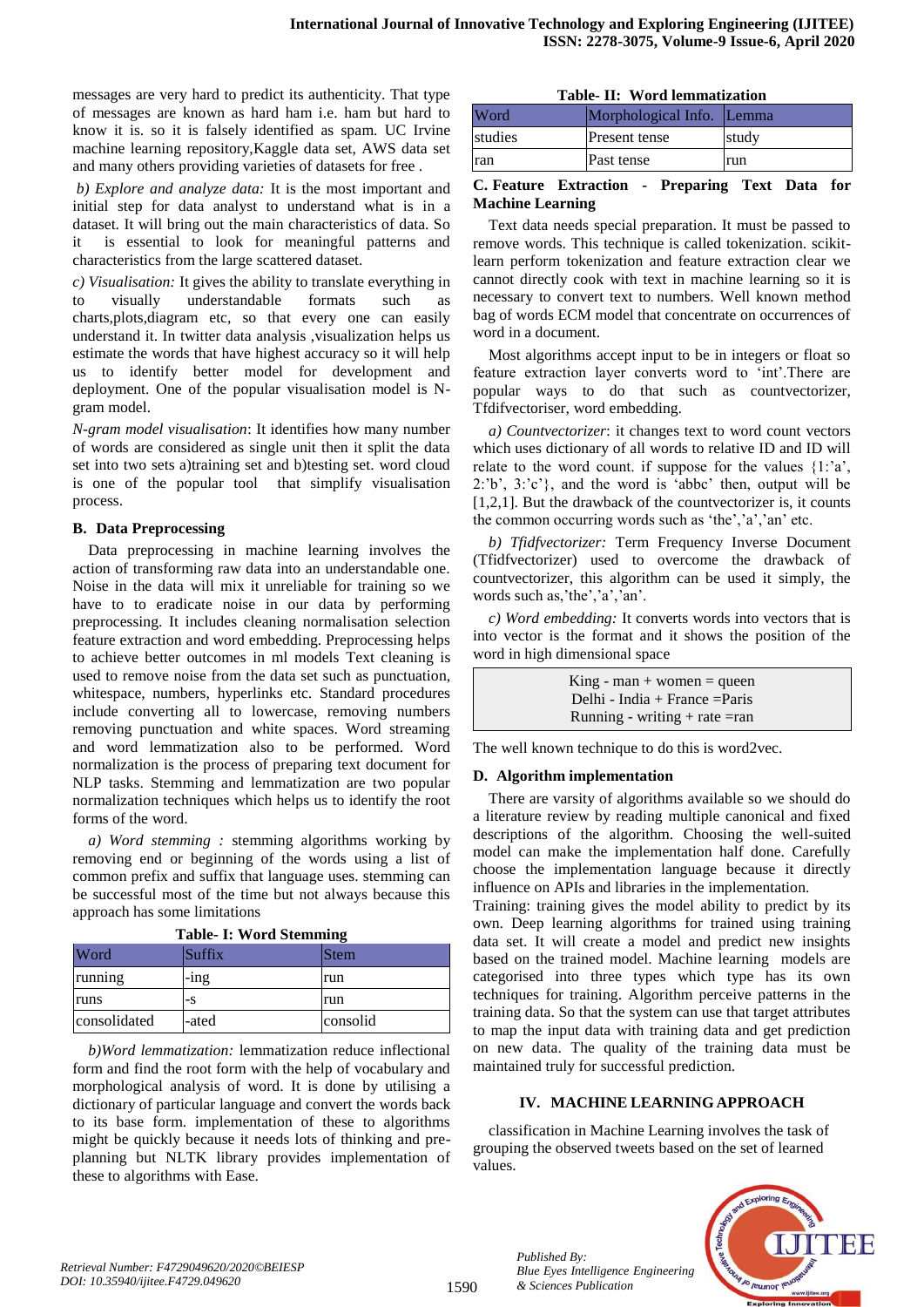#### **A Machine Learning Method for Spam Detection in Twitter using Naive Bayes and ERF Algorithms**

It works based on the training dataset. i.e. testing tweet information is matched against the training data to classify it. There are two types of classification

- Supervised classification
- Unsupervised-classification
- Semi-Supervised classification

The supervised classification uses the training data to analyze the observed image .So we need to train the system on each image type. And then we can match the testing set against the trained set.(figure1).

The unsupervised learning does not need the training set. It simply makes the cluster data for each type and assigns the class value for each cluster. Figure1 shows the supervised and semi-supervised classification, uses both labled and unlabelled data for classification. Semisupervised classification utilise very minimal training data and based on that it self train itself.





*A) Naive Bayes algorithm: N*aive Bayes classifier also known as simple Bayes or independence Bayes is an algorithm that uses Bayesian theorem to classify objects. It is a classical ML approach and has been widely used for spam filtering. It takes strong or weak (naive) independence between attributes of data points. We can use it for text classification sample detection and medical diagnosis. most of the machine learning models for based on Bayesian statistics. Naive Bayes classification is commonly used classifier which works based on machine learning. This probabilistic classifier make use of posteriori decision rule of Bayesian model. It is popular for text classification and spam detection.

With the features  $(x_0, x_1, \ldots, x_m)$  and the classes  $(C_0, C_1, \ldots, C_n)$ , The model determines the probability of features occurring in each class. And the classifier returns most likely class.

So for each class we calculate probability distribution like  $P(C_i | X_0, X_1, \ldots, X_m)$  for each class . So we use bayesian rule.

$$
P(A \lor B) = \frac{P(B \lor A)P(A)}{P(B)}
$$

here A denotes Classes ,and B denotes Features.So we can replace A with class  $(C_0, C_1, \ldots, C_n)$ , and B with the features  $(x_0, x_1, \ldots, x_m)$ . P(B) is the normalization, but it is unable to calculate.

instead, we can take,

$$
P(C_1 | x_0, x_1, x_m) \propto P(x_0, x_1, ..., x_m)
$$
 \*  $P(C_i)$ 

where  $P(C_i)$  is a portion of dataset which falls under class i, which is easy to calculate. But,  $P(-x_0, x_1, ..., x_m | C_i)$  is difficult to compute. Inorder to simplify it's computation we assume that  $(x_0, x_1, \ldots, x_m)$  are conditionally independent for given  $C_i$  So we can say,

 $P(|x_0, x_1, ..., x_m|C_i) = P(x_0 | C_i) * P(x_1 | C_i) ... P(x_m | C_i)$ and it is not always true, hence the name Naive Bayes

Final representation of class probability is as follows,

$$
P(\ C_i \,|\, x_0, x_1, x_A) \propto P(\ x_0, x_1, \ldots, x_m \,|\, C_i) * P(C_i).
$$

I.e.,

classifier.

$$
P(C_i \vee x_0, x_1, \dots, x_m) \propto P(C_i) \prod_{j=1}^m P(x_j \vee c_i)
$$

So calculating P( $x_i | C_i$ ) will depend on what distribution our features follow. In text classification it is word count. So it follow multinomial distribution. if the features are continuous then it follows Gaussian distribution.

*Advantages*:As compared to other algorithms naive Bayes algorithm needs very little explicit training. naive Bayes classification algorithm can able to work with high dimensional data points/ large number of data points

*Classification method*: the method of classification is very simple but effective. Classification of estimate probability of the given data point and comparative with classes. Fix the  $C_i$ based on the largest probability. So,

$$
y = \text{argmax} P(C_i) \prod_{j=1}^{m} P(x_j \vee C_i)
$$

it is referred as maximum posteriori decision rule.

Posterior probability: in Bayesian statistics posterior probability (of a random event) is the conditional probability which is calculated after that evidence for background is found and taken into account.

Maximum posterior probability:It is the estimation of unknown quality that equals the mode of posterior distribution probability

## **B) Enhanced Random Forest(ERF) Algorithm:**

Random forest is an ensemble method/algorithm for supervised classification. it works based on decision tree classifier. This model is used to classify the instances when the class feature is unknown A decision tree is a basic building block of random-forest classifier. It can be used for both classification and regression problems to stop random forest algorithm constructs decision tree. The accuracy of the algorithm is directly proportional to the number of decision trees. In other words higher the number of decision trees, more robust result. Random forest algorithm will formulate some set of rules with the help of information gain and Gini index. The entropy is used to measure uncertainty in our data. It is known as randomness. Higher the splits, the better our prediction will be. Entropy h is measured as.

$$
H = -\sum p(x) \log p(x)
$$

Here, H is the entropy,  $p(x)$  is the percentage of group that belongs to a particular class. If we have more number of classes the entropy will be high otherwise, it will be low and they are mostly depends on a single class. Entropy plays a vital role in estimating IG. IG(Information gain) is a measure that shows how much information can we attain from a class with the given feature.

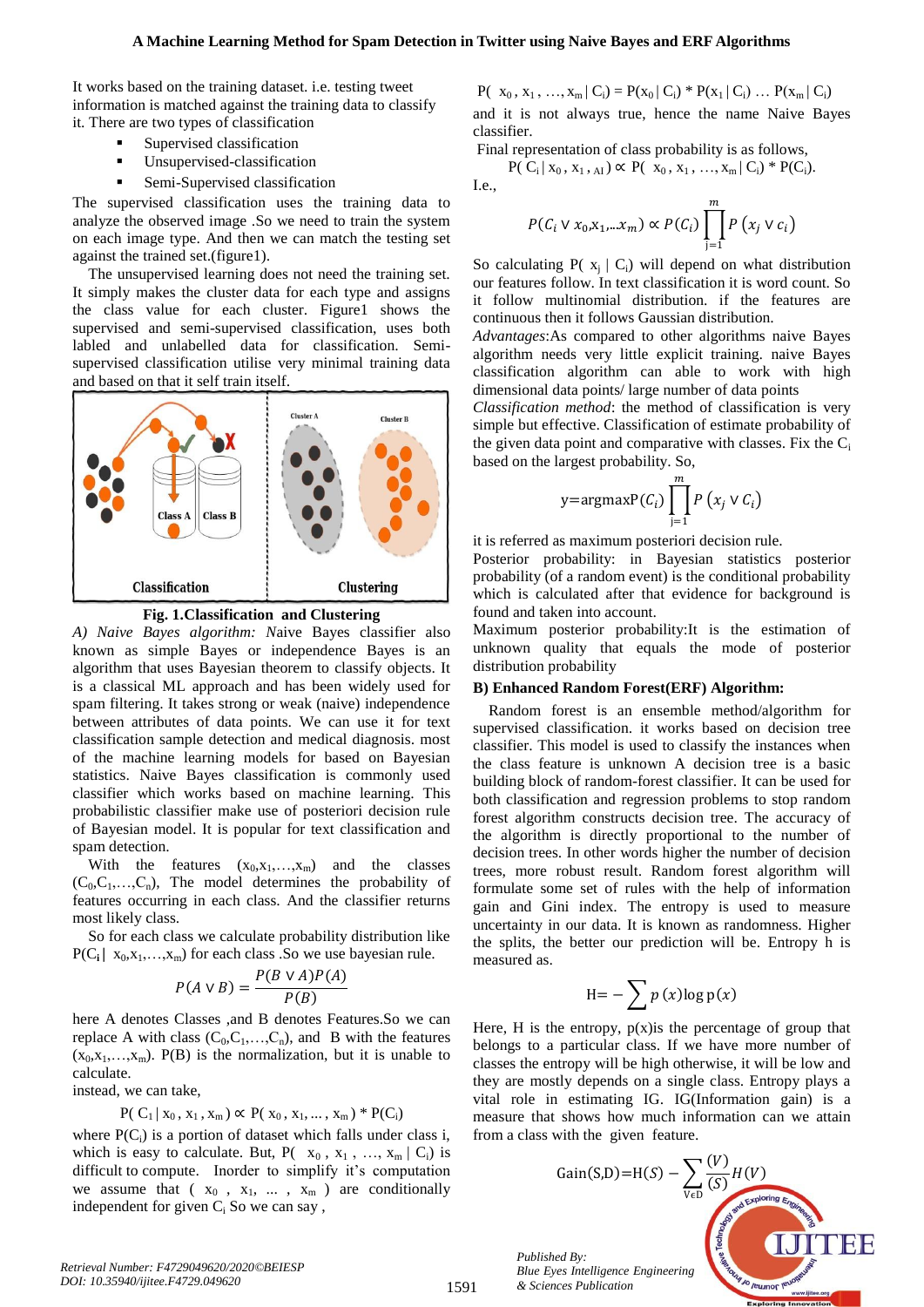Here S is the actual set and D is the split V is the subset of S. The best split can be identified using information gain.

Gini indicates the impurity of the north the value of Gini will be low at leaf level of the decision tree.

Gini impurity of the node is,

$$
I_G(n) = 1 - \sum_{i=1}^{J} (P_i)^2
$$

The Gini impurity is 1 minus the sum of  $J$  of  $P_i$ squared.CART along with random forest gives the enhancement and it is best suited for non linear relations. It can be utilised to calculate regression and classification problems. Because CART is more sensitive to the target variable than the independent variables (predictors).

## **Algorithm**

**Step 1** *: Parameter Initialization*

*Folds: Seed: No. of trees: Max. Depth of tree: Br:*

- **Step 2** *: import data set into buffer Br.*
- **Step 3** *: Buffer reader Br=null;*
- **Step 4** *: Br= buffer reader(file reader);*
- **Step 5** *: Extract Features.*
- **Step 6** *: Set no. of trees=10;*
- **Step 7** *: No. of folds= 10;*
- **Step 8** *: Set max depth=0*
- **Step 9** *: Evaluate results through cross validate model(data);*
- **Step 10***: Calculate TP, FP, F-Measure to Evaluate results.*
- **Step 11***: Distinguish Spam and Ham.*

**Step 12***: End*

## **V.SYSTEM DESIGN**

The better framework for the detection of twitter spam namely, A Novel Twitter Spam Detection System is proposed. Primarily, as in the [1] optimized features are selected for preprocessing. These optimized feature set was presented for very short period of time on Twitter. Those features are related with the users of Twitter, the corresponding accounts and their pairwise engagement among each other. The reason behind these feature set selection is, it have been proved as better in terms of efficiency and strength when compared with the typical feature set for spam discovery. The features are extracted by the CountVectorizer. Among the neural networks learnings, this algorithm is foremost considered and used. This is the most famous learning approach which is have the ability to hand the large learning issues. The extracted features are then classified by Enhanced Random Forest Classifier. It also have the ability to use the parallel resources as well as it is probable to attain the real time training and testing tasks. The RF classifier was outperformed than the other classifiers, in the WEKA and RapidMiner those are the very famous machine learning tools.



**Fig. 2.Flow of proposed Spam Detection System.**

## **VI. SCORINGAND METRICS**

Once training is complete, it's time to ascertain the model. Evaluation allows us to check our model against data that has never been used for training. this is often where that dataset that we put aside earlier comes into play. This evaluation metric allows us to ascertain how the model might perform against actual real world data. Accuracy alone is not the metric for the perfect evaluation. For example if a data set contains 20 spams out of hundred and our algorithm predicts all messages as non spam then the accuracy here is 80 percentage. if a data set contains 1 spam out of hundred and algorithm predicts all messages as non spam then the accuracy is 99 percentage. So it is useless to measure performance solely based on accuracy so that we can use precision and recall

*Precision:* what proportion of positive identification is actually correct.

> Precision= $\frac{T}{TD}$ T

*Published By:*

*& Sciences Publication* 



1592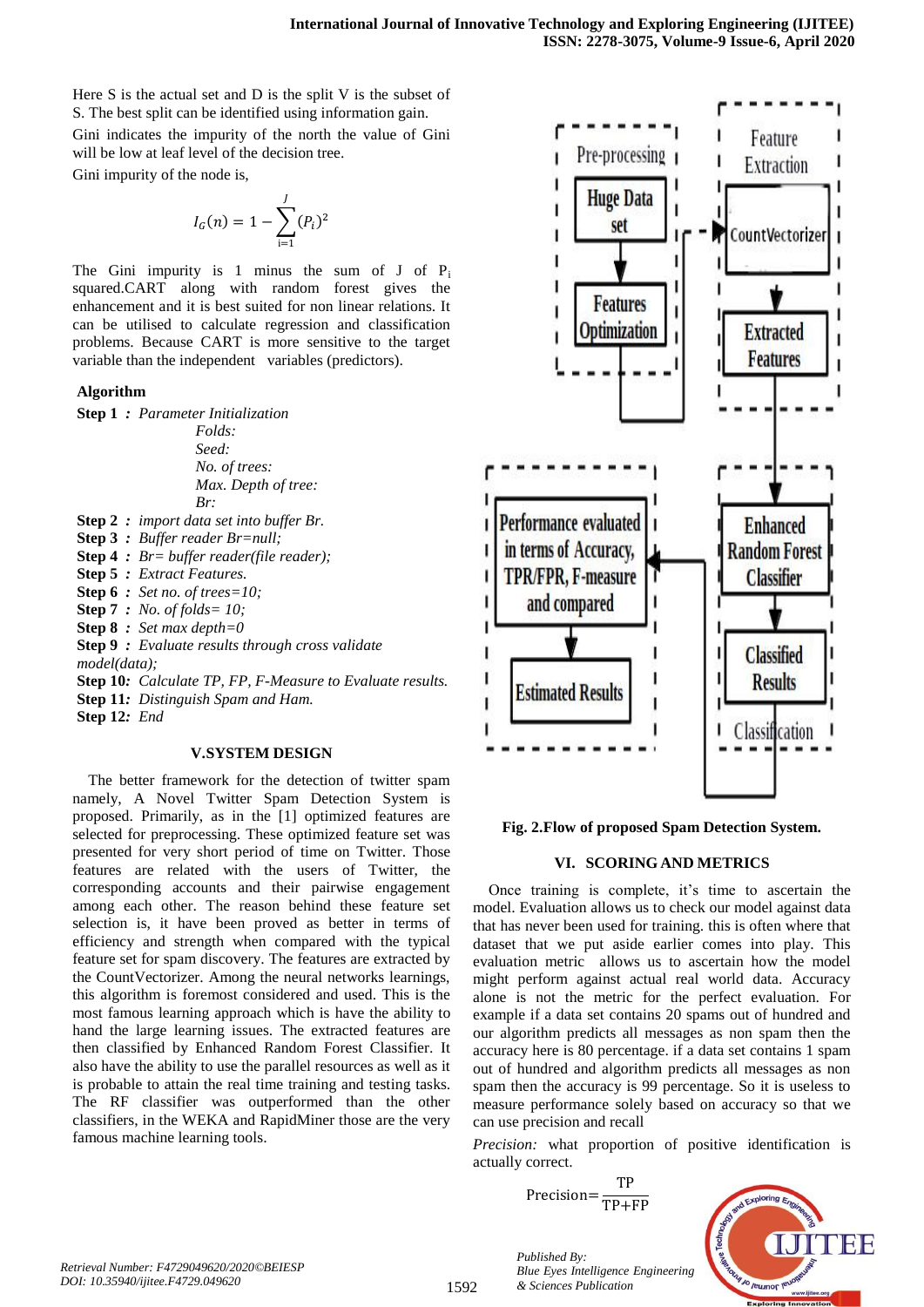*Recall:* True positive rate(TPR) is also known as sensitivity or recall is the ratio between correctly and wrongly predicted items of true positive. i.e. what proportion of actual positive was identify correctly.

$$
Recall = \frac{TP}{TP + FN}
$$

*Confusion matrix:* confusion Matrix / Error Matrix gives the summary of prediction results which are summarised by count values for each class. Centre table with four different combinations of predictive and actual values. Fmeasure,accuracy,recall,prediction are the important metrics on performance analysis.

$$
Accuracy = \frac{TP + TN}{TP + TN + FP + FN}
$$

confusion matrix is used to understand results and to visualise the system performance. so we can plot and visualise the result. Scikit-learn provides some cool plotting techniques.

$$
F - Measure = \frac{2 \times Recall \times Precision}{Recall + Precision}
$$

F-measure / F1 score of the system is measured as the weighted harmonic mean(average) of the precision and recall.

## **VII. RESULTS AND DISCUSSION**

Results are carefully gathered with the help of various performance measures like accuracy, precision and fmeasure. We compare the results of the algorithms with 20% and 40% training data. Our model intuitively performs well and provides above 90% accuracy on the classification process. Comparison of Precision Score. So it reveals that the proposed model achieved the best performance measures. The results of the models are given below. Here, our model achieves above 95% accuracy score and with optimal training, precision and recall values of Naive Bayes gives around 45% and ERF gives above 90 percentage. Similarly,With optimal training the F1 score of NB is around 60 percentage whereas ERF gives above 85 percentage. The results of the experiment clearly shows the improved performance of the proposed approach.



**Fig. 3. Comparison of Accuracy**



**Fig. 4. Comparison of Precision Score F-Measure** 



**Fig. 5.Comparison of F1-Score Table- III: Result Analysis Table**

| Performance Measures |  | Naive Bayes                         | ERF                                        |
|----------------------|--|-------------------------------------|--------------------------------------------|
| Accuracy             |  |                                     | Dataset1 0.8627802690582 0.97399103139013  |
|                      |  |                                     | Dataset2 0.8761776581426 0.97622252131000  |
| Precision            |  |                                     | Dataset1 0.4724409448818 0.95081967213114  |
|                      |  | Dataset2 0.5254237288135 0.98828125 |                                            |
| F-Measure            |  |                                     | Dataset1 0.6106870229007 0.888888888888888 |
|                      |  |                                     | Dataset2 0.6690647482014 0.90518783542039  |

## **VIII. CONCLUSION**

In this proposed work, we have developed a spam detection system for Twitter. For that, Machine learning approaches has been proposed. The existing methods of social spammer identification are mostly based on twitter profile data and social honeypots. There are also works using user accounts,historical tweets ans social graphs. But the increasing use of OSNs(Online Social Networks) and support for rich media messages makes it very vulnerable to spams. With the latest technologies ,spammers can easily evade or surpass traditional defense techniques. There fore more complex defenses like ML based defenses are needed. The proposed ML based framework has been explored and analyzed on basis of classification performance. To show the performance of proposed system, the F-measure, accuracy, the true/false positive rate also evaluated and compared with the existing Twitter spam detection system. In the future, we will incorporate more ML and Deeplearning methods to optimize the spam detection process



*Retrieval Number: F4729049620/2020©BEIESP*

*DOI: 10.35940/ijitee.F4729.049620*

*Published By:*

*& Sciences Publication* 

*Blue Eyes Intelligence Engineering*